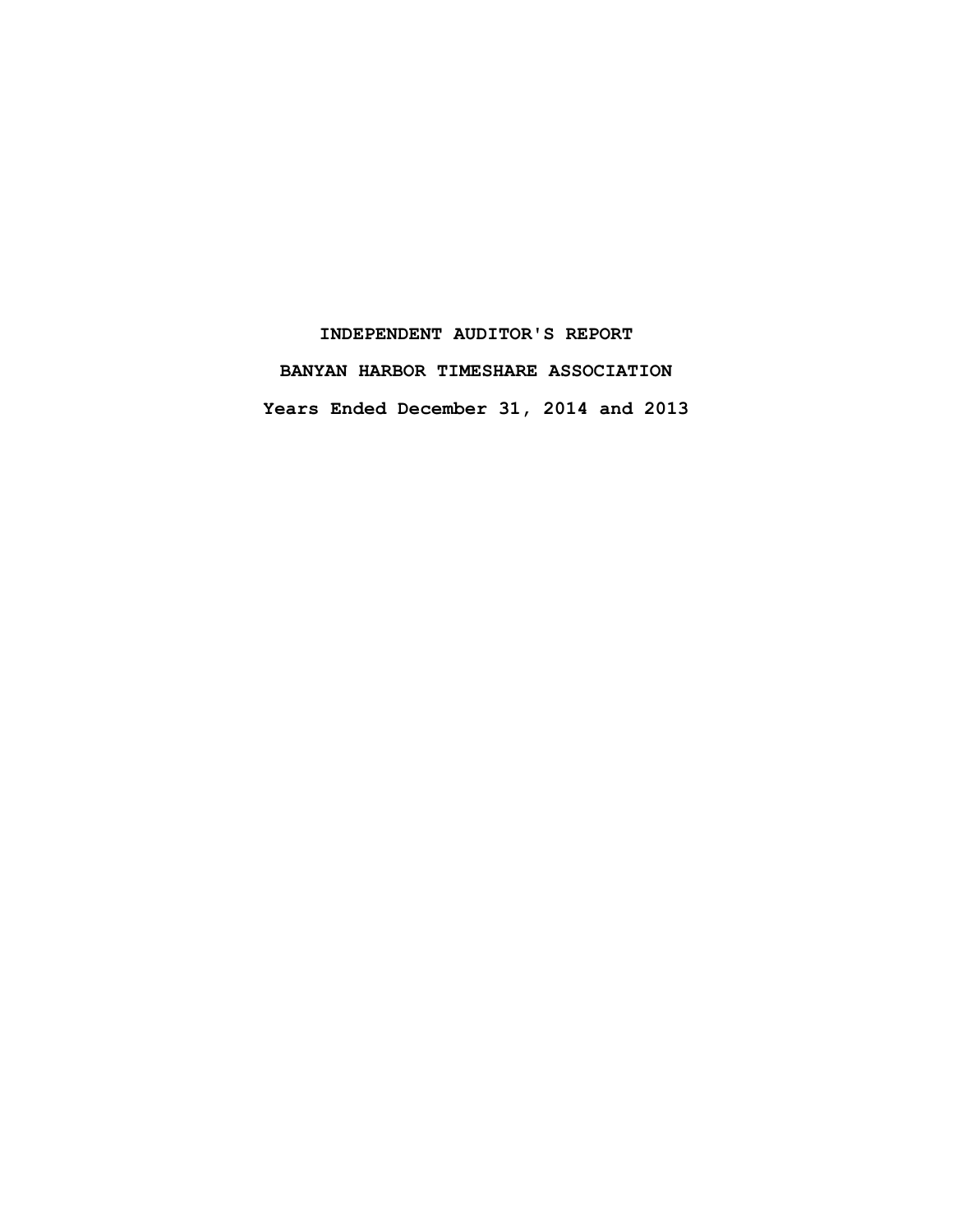## **TERRY S.C. WONG, CPA, INC. 1188 Bishop Street, Suite 808**

**Honolulu, Hawaii 96813**

**Tel: (808) 521-1522 Fax: (888) 928-3781**

**INDEPENDENT AUDITOR'S REPORT**

**To the Board of Directors of BANYAN HARBOR TIMESHARE ASSOCIATION**

#### **Report on the Financial Statements**

**I have audited the accompanying financial statements of BANYAN HARBOR TIMESHARE ASSOCIATION, which comprise the balance sheets as of December 31, 2014 and 2013, and the related statements of revenues and expenses, changes in members' equity, and cash flows for the years then ended, and the related notes to the financial statements.**

#### **Management's Responsibility for the Financial Statements**

**Management is responsible for the preparation and fair presentation of these financial statements in accordance with accounting principles generally accepted in the United States of America; this includes the design, implementation, and maintenance of internal control relevant to the preparation and fair presentation of financial statements that are free from material misstatement, whether due to fraud or error.**

#### **Auditor's Responsibility**

**My responsibility is to express an opinion on these financial statements based on my audit. I conducted my audit in accordance with auditing standards generally accepted in the United States of America. Those standards require that I plan and perform the audit to obtain reasonable assurance that the financial statements are free of material misstatement.** 

**An audit involves performing procedures to obtain audit evidence about the amounts and disclosures in the financial statements. The procedures selected depend on the auditor's judgment, including the assessment of the risks of material misstatement of the financial statements, whether due to fraud or error. In making those risk assessments, the auditor considers internal control relevant to the entity's preparation and fair presentation of the financial statements in order to design audit procedures that are appropriate in the circumstances, but not for the purpose of expressing an opinion on the effectiveness of the entity's internal control. Accordingly, I express no such opinion. An audit also includes evaluating the appropriateness of accounting policies used and the reasonableness of significant accounting estimates made by management, as well as evaluating the overall presentation of financial statements. I believe that the audit evidence I have obtained is sufficient and appropriate to provide a basis for my audit opinion.**

### **Opinion**

**In my opinion, the financial statements referred to above present fairly, in all material respects, the financial position of BANYAN HARBOR TIMESHARE ASSOCIATION as of December 31, 2014 and 2013, and the results of its operations and its cash flows for the years then ended in conformity with accounting principles generally accepted in the United States of America.**

#### **Disclaimer of Opinion on Required Supplementary Information**

**Accounting principles generally accepted in the United States of America require that the information on future major repairs and replacements on page 7 be presented to supplement the basic financial statements. Such information, although not a part of the basic financial statements, is required by the Financial Accounting Standard Board, who considers it to be an essential part of financial reporting for placing the basic financial statements in an appropriate operational, economic, or historical context. I have applied certain limited procedures to the required supplementary information in accordance with auditing standards generally accepted in the United States of America, which consisted of inquiries of management about the methods of preparing the information and comparing the information for consistency with management's responses to my inquiries, the basic financial statements, and other knowledge I obtained during my audit of the basic financial statements. I do not express an opinion or provide any assurance on the information because the limited procedures do not provide me with sufficient evidence to express an opinion or provide any assurance.**

my 62 hours, CPA, me.

**Honolulu, Hawaii August 5, 2015**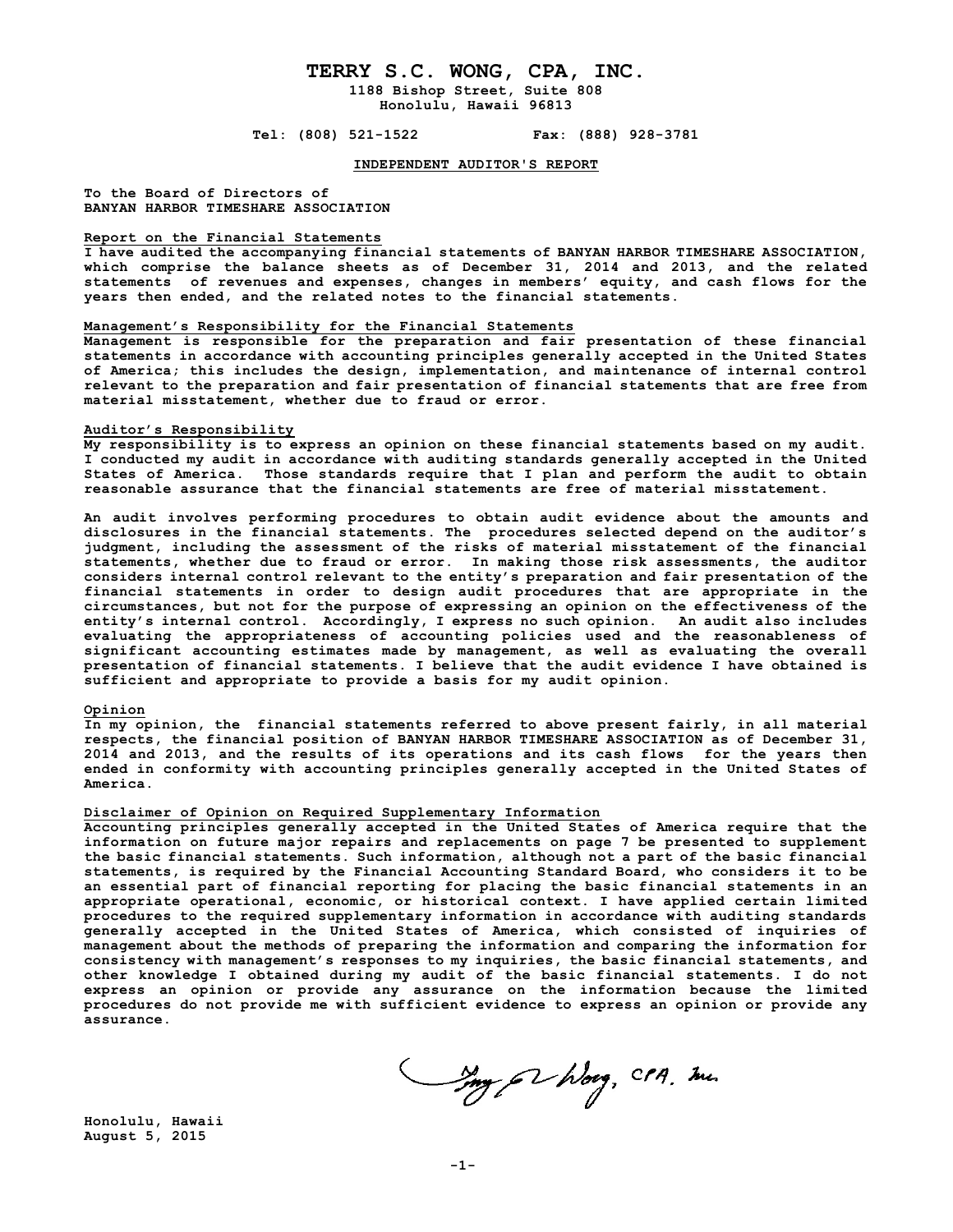## **BANYAN HARBOR TIMESHARE ASSOCIATION BALANCE SHEETS December 31, 2014 and 2013**

## **ASSETS**

| <b>ASSETS</b>                         |            |                  |
|---------------------------------------|------------|------------------|
|                                       | 2014       | 2013             |
| <b>CURRENT ASSETS</b>                 |            |                  |
| Cash - house fund                     | \$1,500    | \$1,500          |
| Cash - operating fund                 | 161,998    | 147,564          |
| Cash - savings                        | 121,647    | 96,775           |
| Cash - FF&E reserve                   | 3,350      | 25,471           |
| Total cash                            | 288,495    | 271,310          |
| Owner receivables                     | 28,776     | 13,318           |
| Accounts receivable - other           | 394        |                  |
| Less: allowance for doubtful accounts | (31, 719)  | (5, 423)         |
| Net receivables                       | (2, 549)   | 7,895            |
| Intercompany - AOAO                   | 7,767      | 14,183           |
| Intercompany - Rental                 | 56,822     | 36,349           |
| Prepaid insurance                     | 18,877     | 8,317            |
| Prepaid other                         | 10,488     | 17,418           |
|                                       | 93,954     | 76,267           |
| Total assets                          | \$379,900  | <u>\$355,472</u> |
|                                       |            |                  |
| LIABILITIES AND MEMBERS'              | EQUITY     |                  |
| <b>CURRENT LIABILITIES</b>            |            |                  |
| Accounts payable & accrued expenses   | \$54,951   | \$60,957         |
| Accrued wages and vacation pay        | 41,551     | 33,016           |
| Prepaid maintenance fees              | 405,412    | 396,136          |
| Total current liabilities             | 501,914    | 490,109          |
|                                       |            |                  |
| MEMBERS' EQUITY                       |            |                  |
| Operating                             | (155, 919) | (136, 665)       |
| Special reserve                       | 33,905     | 2,028            |
| Total members' equity                 | (122, 014) | (134, 637)       |
| Total liabilities and members' equity | \$379,900  | <u>\$355,472</u> |

 **See accompanying notes to financial statements.**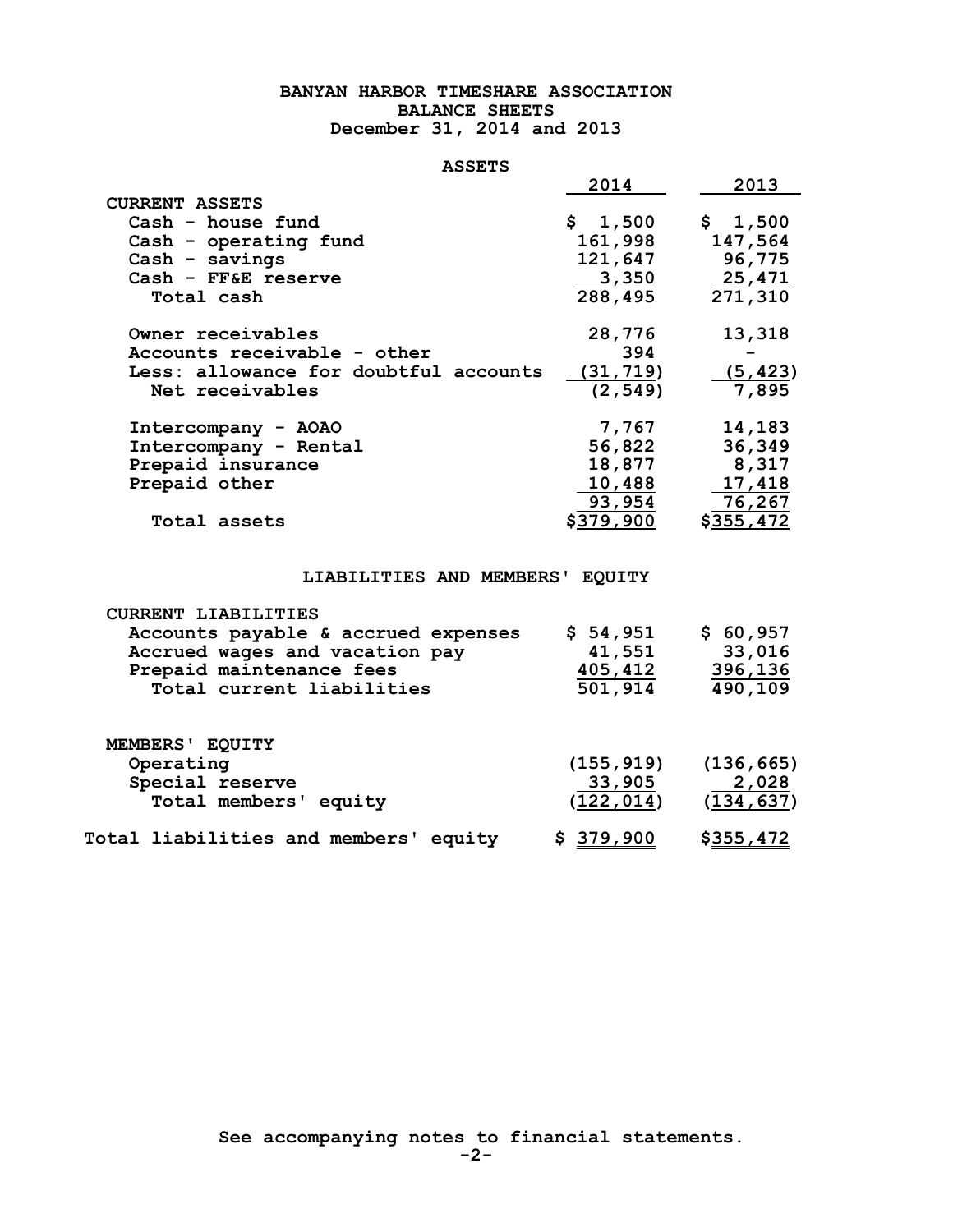## **BANYAN HARBOR TIMESHARE ASSOCIATION STATEMENTS OF REVENUES AND EXPENSES Years Ended December 31, 2014 and 2013**

|                                   |                  | 2014            |               |                  |
|-----------------------------------|------------------|-----------------|---------------|------------------|
|                                   | Operating        | Special         |               | 2013             |
|                                   | Fund             | Reserve         | Total         | Total            |
| Revenues:                         |                  |                 |               |                  |
| Maintenance fees                  | \$1,293,962      | \$              | \$1,293,962   | \$1,375,405      |
| Reserve fees                      |                  | 182,844         | 182,844       | 162,000          |
| Amenities fees                    | 49,713           |                 | 49,713        | 55,916           |
| Late fees                         | 7,285            |                 | 7,285         | 9,230            |
| Other revenues                    | 3,124            |                 | 3,124         | 1,075            |
| Interval transfer fees            | 2,500            |                 | 2,500         | 2,600            |
| Interest income                   |                  | 57              | 57            | 55               |
| Total revenues                    | 1,356,584        | 182,901         | 1,539,485     | 1,606,281        |
| <b>Expenses:</b>                  |                  |                 |               |                  |
| Association dues                  | 322,588          |                 | 322,588       | 326,524          |
| Salaries and wages                | 270,321          |                 | 270,321       | 280,842          |
| Payroll taxes & benefits          | 217,453          |                 | 217,453       | 229,713          |
| Special reserve expenses          |                  | 170,688         | 170,688       | 169,320          |
| Electricity & utilities           | 136,933          |                 | 136,933       | 143,255          |
| Bad debt expense                  | 84,600           |                 | 84,600        | 139,279          |
| Management fees                   | 51,192           |                 | 51,192        | 51,291           |
| Taxes-income/excise               | 48,430           |                 | 48,430        | 51,468           |
| Property taxes                    | 40,290           |                 | 40,290        | 28,683           |
| Insurance                         | 36,461           |                 | 36,461        | 37,778           |
| Guest supplies & relocat.         | 17,239           |                 | 17,239        | 11,876           |
| <b>Accounting fees</b>            | 16,800           |                 | 16,800        | 16,800           |
| Telephone                         | 14,708           |                 | 14,708        | 14,313           |
| Cleaning contract/supplies 13,831 |                  |                 | 13,831        | 12,365           |
| Equipment lease/maint.            | 12,154           |                 | 12,154        | 12,252           |
| Directors expense                 | 10,880           |                 | 10,880        | 9,219            |
| Laundry and dry cleaning          | 9,143            |                 | 9,143         | 7,622            |
| Other repairs/maintenance         | 7,989            |                 | 7,989         | 2,295            |
| Employee benefits                 | 7,709            |                 | 7,709         | 8,133            |
| Office supplies and exp.          | 6,783            |                 | 6,783         | 7,484            |
| Building rent                     | 6,132            |                 | 6,132         | 6,132            |
| Postage                           | 5,682            |                 | 5,682         | 5,182            |
| Travel                            | 5,102            |                 | 5,102         | 3,602            |
| Data processing                   | 3,683            |                 | 3,683         | 3,402            |
| Bank charges & commissions        | 2,629            |                 | 2,629         | 7,562            |
| Audit and tax preparation         | 2,600            |                 | 2,600         | 2,600            |
| Other operating expenses          | 2,033            |                 | 2,033         | 2,597            |
| Building maint. & supplies        | 1,609            |                 | 1,609         | 1,192            |
| Legal fees                        | 1,200            |                 | 1,200         | 1,100            |
| Total expenses                    | <u>1,356,174</u> | <u> 170,688</u> | 1,526,862     | <u>1,593,881</u> |
| Excess of revenues over           |                  |                 |               |                  |
| (under) expenses                  | 410<br>\$.       | \$12,213        | $$ 12,623$ \$ | 12,400           |

 **See accompanying notes to financial statements.**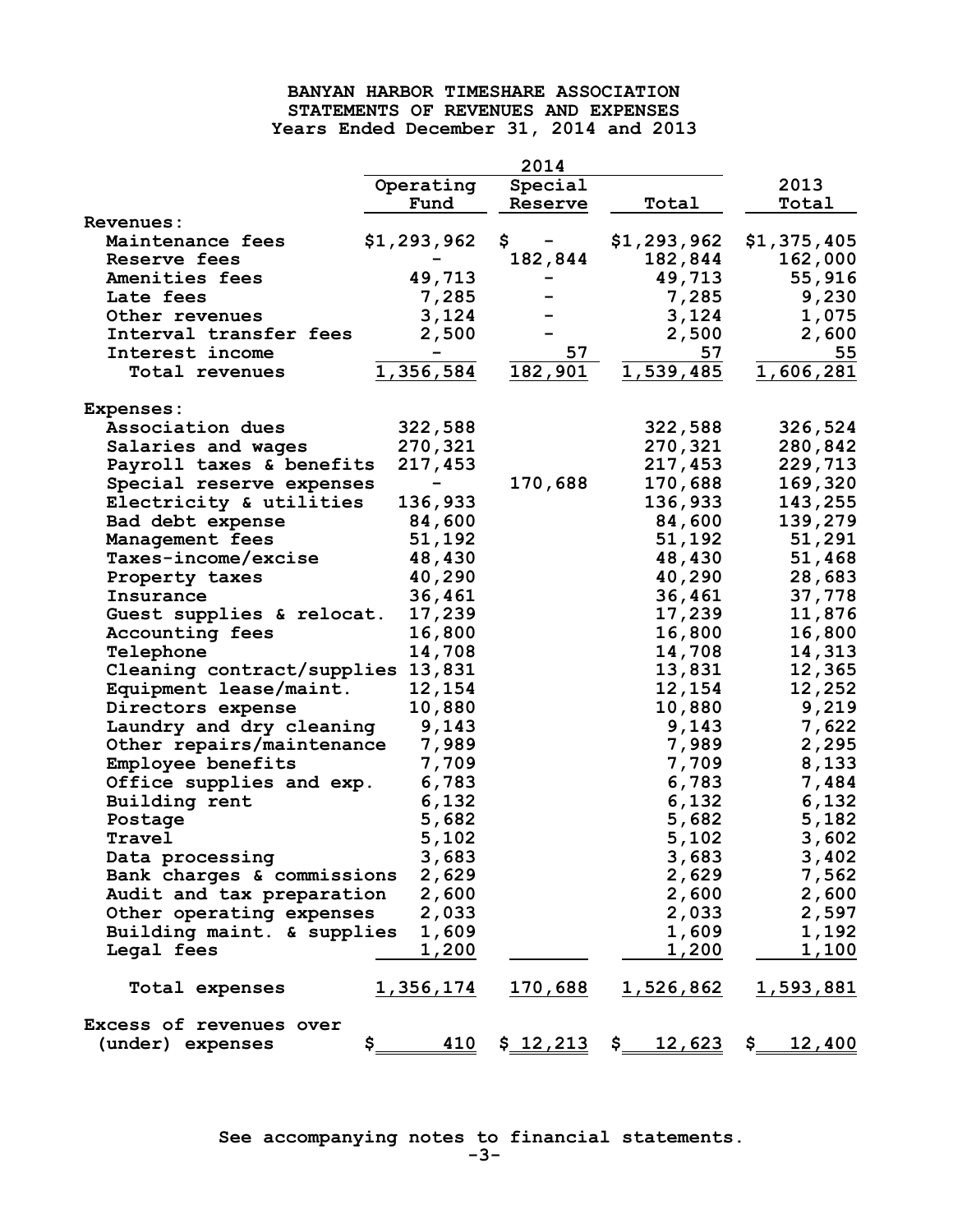## **BANYAN HARBOR TIMESHARE ASSOCIATION**

## **STATEMENTS OF MEMBERS' EQUITY**

**Years Ended December 31, 2014 and 2013**

|                                             | 2014                   |                    |                                      |               |
|---------------------------------------------|------------------------|--------------------|--------------------------------------|---------------|
|                                             | Operating<br>Fund      | Special<br>Reserve | Total                                | 2013<br>Total |
| Members' Equity,<br>Beginning of year       | $$(136, 665)$ \$ 2,028 |                    | $$(134, 637)$ $$(147, 037)$          |               |
| Inter-fund transfer                         | (19, 664)              | 19,664             |                                      |               |
| Excess of revenues over<br>(under) expenses | 410                    | 12,213             | 12,623                               | 12,400        |
| Members' Equity,<br>End of year             | \$(155, 919)           | \$33,905           | $$(\underline{122},\underline{014})$ | \$ (134, 637) |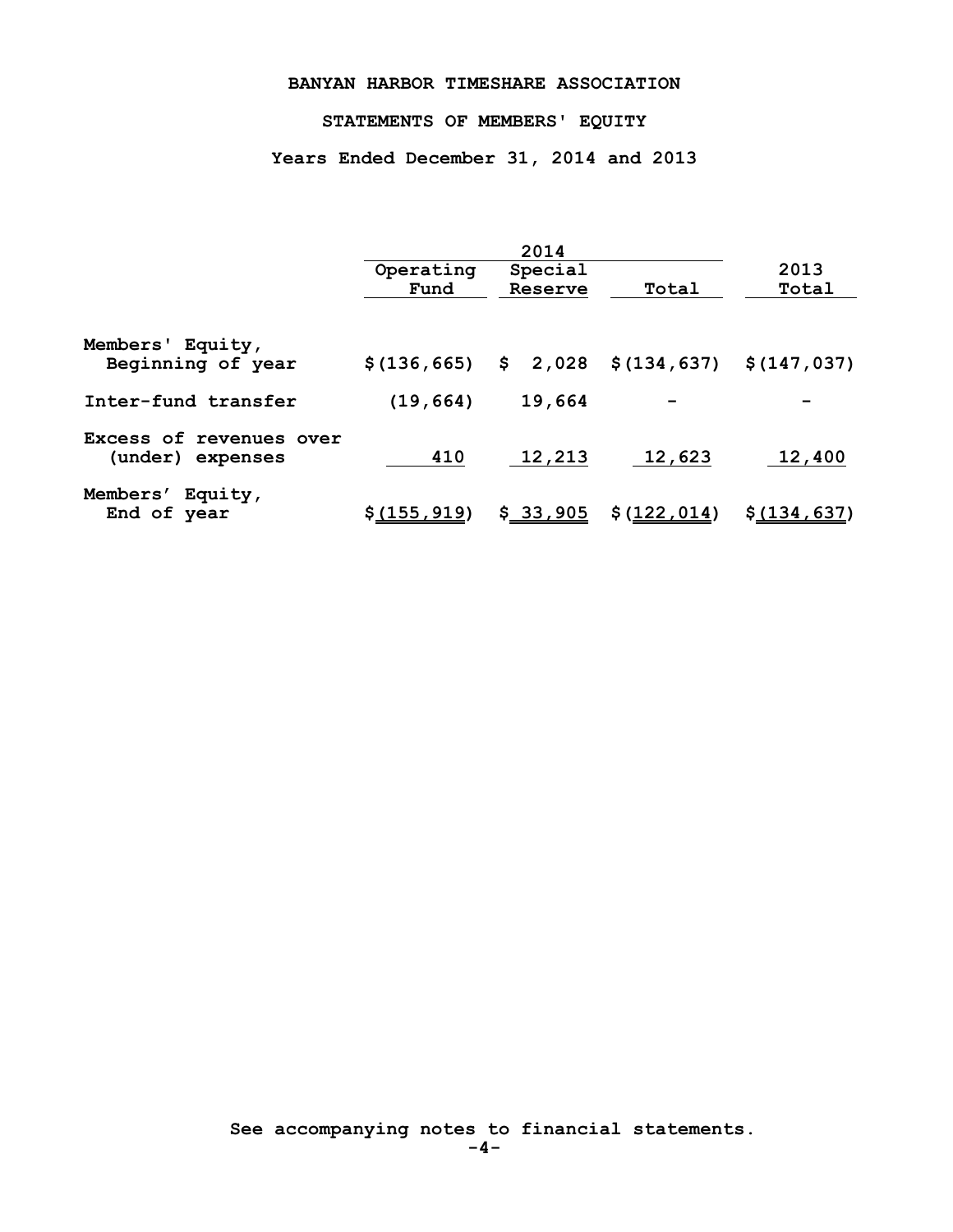## **BANYAN HARBOR TIMESHARE ASSOCIATION**

## **STATEMENTS OF CASH FLOWS**

**Years Ended December 31, 2014 and 2013**

## **INCREASE (DECREASE) IN CASH AND CASH EQUIVALENTS**

|                                                                                                                       | 2014              | 2013              |
|-----------------------------------------------------------------------------------------------------------------------|-------------------|-------------------|
| Cash flows from operating activities:<br>Excess of revenues over (under) expenses                                     | \$12,623          | \$12,400          |
| Adjustments to reconcile excess of revenues<br>over (under) expenses to net cash<br>provided by operating activities: |                   |                   |
| (Increase) decrease in current assets:                                                                                |                   |                   |
| Net owners receivable                                                                                                 | 10,444            | 15,345            |
| Intercompany - AOAO                                                                                                   | 6,416             | 33,219            |
| Intercompany - Rental                                                                                                 | (20, 473)         | (16, 572)         |
| Prepaid insurance                                                                                                     | (10, 560)         | 28,317            |
| Prepaid other                                                                                                         | 6,930             | (13, 505)         |
| Increase (decrease) in current liabilities:                                                                           |                   |                   |
| Accounts payable/accrued expenses                                                                                     | (6,006)           | 16,653            |
| Accrued wages                                                                                                         | 8,535             | 8,692             |
| Deferred maintenance fees                                                                                             | 9,276             | (12, 571)         |
| Total adjustments                                                                                                     | 4,562             | 59,578            |
| Cash provided by                                                                                                      |                   |                   |
| operating activities                                                                                                  | 17,185            | 71,978            |
| Cash balances:                                                                                                        |                   |                   |
| Beginning of year                                                                                                     | 271,310           | 199,332           |
| End of year                                                                                                           | \$ <u>288,495</u> | \$ <u>271,310</u> |
|                                                                                                                       |                   |                   |

 **See accompanying notes to financial statements.**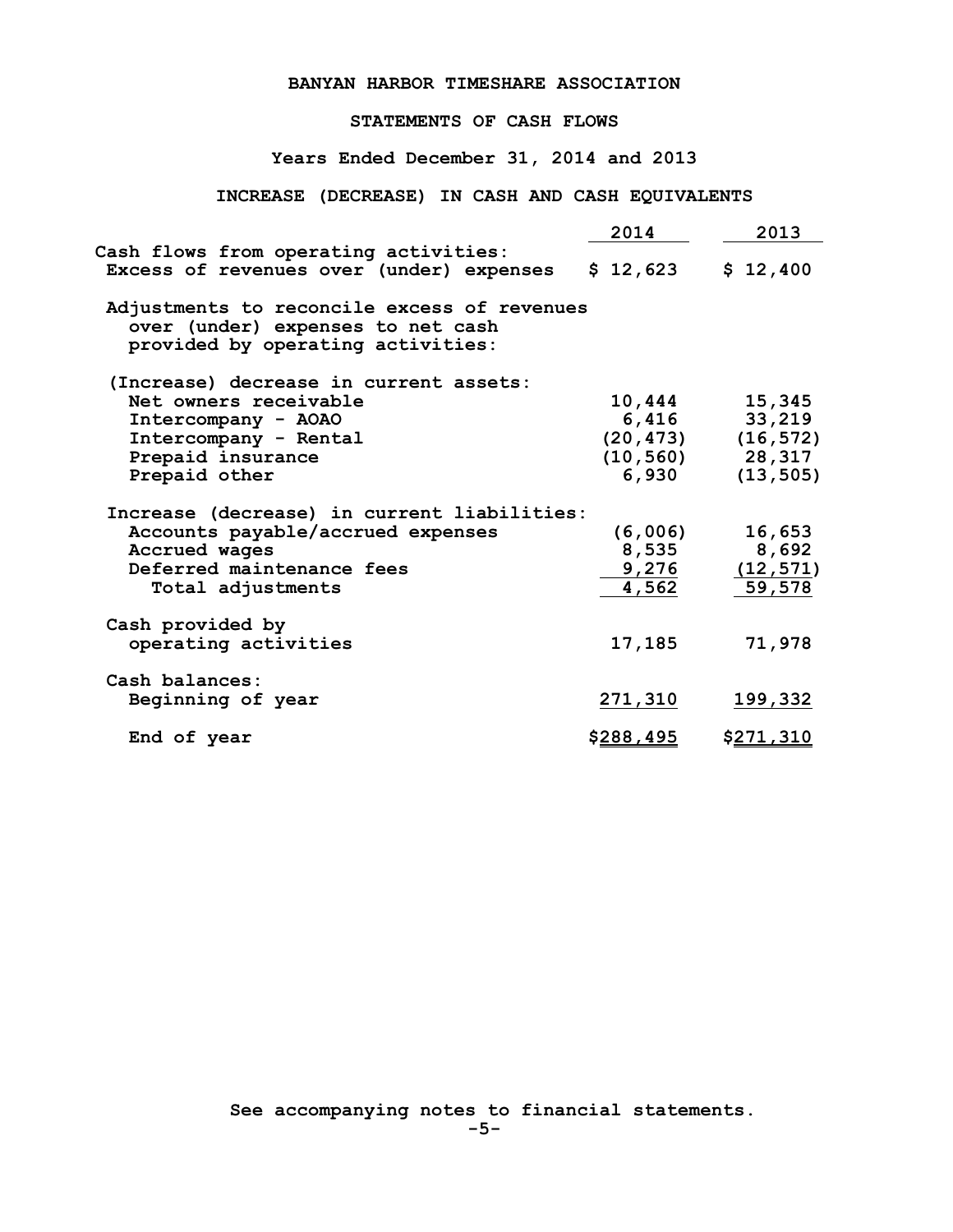### **BANYAN HARBOR TIMESHARE ASSOCIATION Notes to Financial Statements December 31, 2014 and 2013**

## **NOTE 1 - GENERAL OPERATIONS AND SIGNIFICANT ACCOUNTING POLICIES**

#### **General Operations**

**The BANYAN HARBOR TIMESHARE ASSOCIATION is an organization incorporated in 1980 and formed for the purpose of providing for the management, maintenance and care of the apartments participating in the timeshare program at Banyan Harbor, located in Lihue, Kauai, Hawaii.**

#### **Principles of Accounting**

**The financial statements of the Association are prepared on the accrual basis of accounting. Accordingly, revenues are recognized when earned and expenses are recognized when the obligations are incurred.**

**The preparation of financial statements in conformity with generally accepted accounting principles requires management to make estimates and assumptions that affect the reported amounts of assets and liabilities at the date of the financial statements and the reported amounts of revenues and expenses during the reporting period. Actual results could differ from those estimates.**

#### **Member Assessments**

**Association members are subject to semi-annual assessment to provide funds for the Association's operating expenses, future capital acquisitions, and major repairs and replacements. The assessments also include the dues for the Association of Apartment Owners of Banyan Harbor of which each apartment is a member. Assessments receivable at the balance sheet date represent fees due from unit owners. The Association's policy is to retain legal counsel and place liens on the properties of owners whose assessments are delinquent. Any excess assessment at year-end are retained by the Association for use in future years.**

#### **NOTE 2 - INCOME TAXES**

**Under current tax law, a timeshare association may annually elect to file its income tax returns as a homeowners association or as a corporation. The Association intends to elect the filing option that is most beneficial to file.**

#### **NOTE 3 - FUTURE MAJOR REPAIRS AND REPLACEMENTS**

**The Association's accumulated reserve funds, which aggregate \$124,997 at December 31, 2014, are held in separate accounts and are generally not available for operating purposes.**

**The Association conducted a study in 2014 to estimate the remaining useful lives and the replacement costs of the common property components. The Association plans to fund for such major repairs and replacements over the estimated useful lives of the components based on the study's estimates of current replacement costs, considering amounts previously designated for future repairs and replacements. Actual expenditures, however, may vary from the estimated amounts and the variations may be material. Therefore, amounts designated for future repairs and replacements may not be adequate to meet future needs. If additional funds are needed, however, the Association may increase regular assessments or levy special assessments, or it may delay major repairs and replacements until funds are available.**